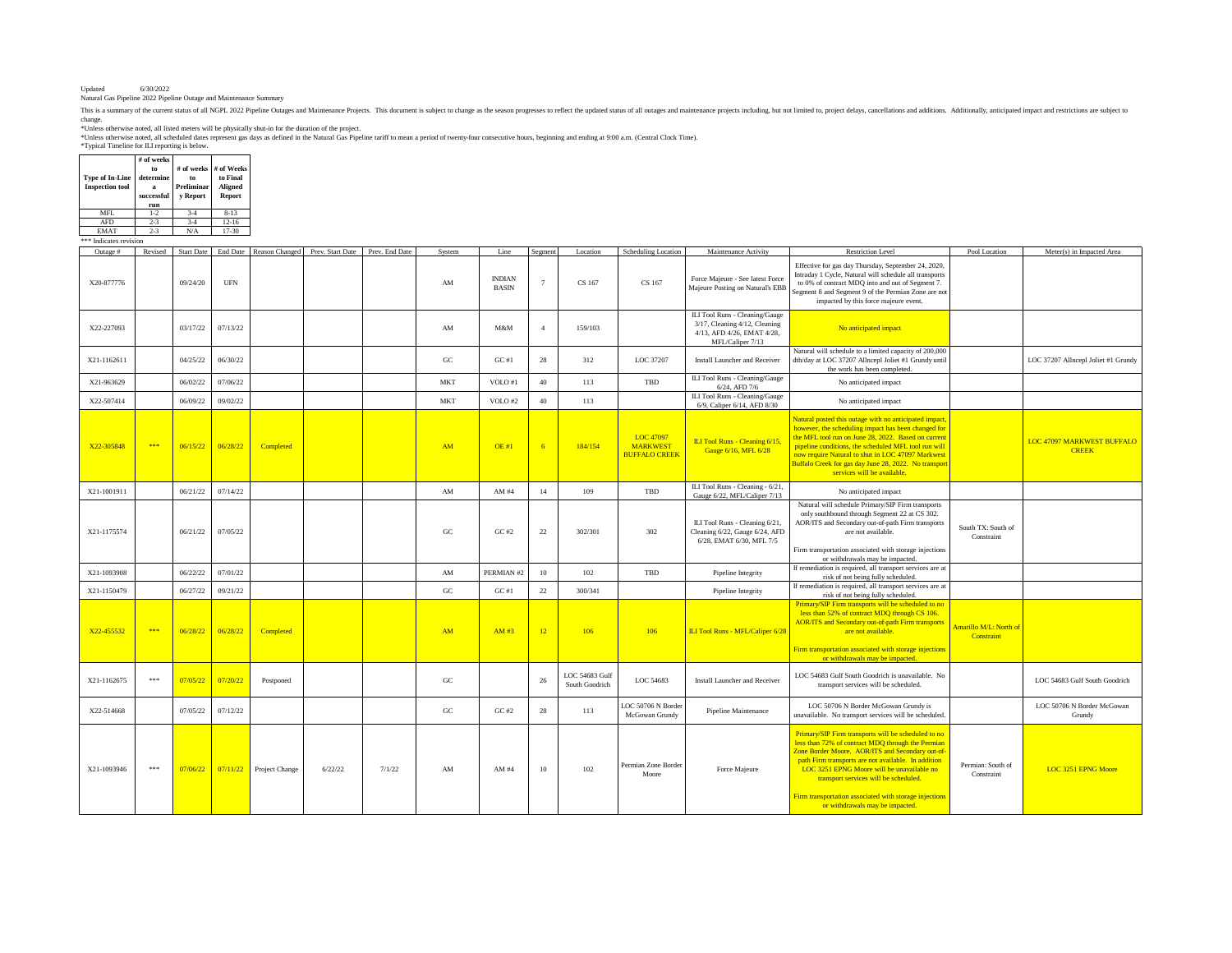| Outage #    | Revised | <b>Start Date</b> |          |                | End Date Reason Changed Prev. Start Date Prev. End Date |         | System                 | Line                     | Segmen | Location | Scheduling Location                                                                                                                                                                                  | Maintenance Activity                                                                | <b>Restriction Level</b>                                                                                                                                                                                                                                                                                                                                                                                                                                                                                                                                                                                                                                                                                                                                                                                                                                                                                 | Pool Location                    | Meter(s) in Impacted Area                                                                                                                                                                                                                                                                                                                                                                                                   |
|-------------|---------|-------------------|----------|----------------|---------------------------------------------------------|---------|------------------------|--------------------------|--------|----------|------------------------------------------------------------------------------------------------------------------------------------------------------------------------------------------------------|-------------------------------------------------------------------------------------|----------------------------------------------------------------------------------------------------------------------------------------------------------------------------------------------------------------------------------------------------------------------------------------------------------------------------------------------------------------------------------------------------------------------------------------------------------------------------------------------------------------------------------------------------------------------------------------------------------------------------------------------------------------------------------------------------------------------------------------------------------------------------------------------------------------------------------------------------------------------------------------------------------|----------------------------------|-----------------------------------------------------------------------------------------------------------------------------------------------------------------------------------------------------------------------------------------------------------------------------------------------------------------------------------------------------------------------------------------------------------------------------|
| X21-1054758 | 未来来     | 07/06/22          | 07/12/22 | Project Change |                                                         |         | AM                     | PERMIAN #1               | 9      | 167      | 167                                                                                                                                                                                                  | ILI tool Runs - Cleaning/Gauge<br>7/6, Cleaning 7/7, MFL/Caliper<br>7/12            | latural will schedule Primary Firm and Secondary in<br>path Firm transports to no less than 47% of contract<br>MDQ northbound through CS 167. AOR/ITS and<br>Secondary out-of-path Firm transports will not be<br>available for the duration of the restriction. In<br>addition the following points are not available: LOC<br>47662 Atmos Pyote, LOC 49574 White Water, LOC<br>3083 El Paso-Jal, LOC 50169 Lucid Roio Toro, LOC<br>45373 Enstor - Grama Ridge, LOC 908135 Agave<br>Shoe Bar Ranch, LOC 55376 Lucid Vandelay, LOC<br>53667 3 Bears - Tres Osos, LOC 50776 Versado,<br>LOC 53830 Lucid San Simon, LOC 53967 Lucid<br>Crittendon. No transport services will be scheduled<br>LOC 54824 TRNSPEC Lockridge, LOC 54796 Agua<br>Blanca Lockridge are available for Primary Firm<br>receipts only.<br>Firm transportation associated with storage injections<br>or withdrawals may be impacted. | Permian: South of<br>Constraint  | Unavailable: LOC 47662 Atmos Pyote,<br>LOC 49574 White Water, LOC 3083 El<br>Paso-Jal, LOC 50169 Lucid Rojo Toro,<br>LOC 45373 Enstor - Grama Ridge,<br>LOC 908135 Agave - Shoe Bar Ranch<br>LOC 55376 Lucid Vandelay, LOC<br>53667 3 Bears - Tres Osos, LOC 50776<br>Versado, LOC 53830 Lucid San Simon<br>LOC 53967 Lucid Crittendon<br>Receipts Only: LOC 54824 TRNSPEC<br>Lockridge, LOC 54796 Agua Blanca<br>Lockridge |
| X22-227084  |         | 07/07/22          | 07/07/22 |                |                                                         |         | AM                     | M&M                      | 3      | 156/158  | LOC 5383 EMP-<br>EOIT Corn Washita<br>LOC 3414 Riviera<br>Newcomb Custer,<br>LOC 905565 EGT<br>Custer, 903474 EMF<br>EOIT Custer, LOC<br>44627 Markwest<br>Custer, LOC 5388<br><b>ONEOKFS</b> Custer | ILI Tool Runs - MFL/Caliper 7/7                                                     | The following locations are unavailable: LOC 5383<br>EMP-EOIT Corn Washita, LOC 3414 Riviera<br>Newcomb Custer, LOC 905565 EGT Custer, 903474<br>EMP-EOIT Custer, LOC 44627 Markwest Custer,<br>LOC 5388 ONEOKFS Custer. No transport services<br>will be scheduled.                                                                                                                                                                                                                                                                                                                                                                                                                                                                                                                                                                                                                                     |                                  | LOC 5383 EMP-EOIT Corn Washita,<br>LOC 3414 Riviera Newcomb Custer.<br>LOC 905565 EGT Custer, 903474 EMP<br>EOIT Custer, LOC 44627 Markwest<br>Custer, LOC 5388 ONEOKFS Custer                                                                                                                                                                                                                                              |
| X21-1091186 |         | 07/12/22          | 07/21/22 |                |                                                         |         | GC                     | GC#2                     | 26     | 303/302  | 303                                                                                                                                                                                                  | ILI Tool Runs - Cleaning 7/12,<br>Cleaning/Gauge 7/14, MFL 7/21                     | Primary/SIP Firm transports will be scheduled to no<br>less than 76% of contract MDQ southbound through<br>CS 303. AOR/ITS and Secondary out-of-path Firm<br>transports are not available.<br>Additionally, transports associated with storage<br>withdrawals from any storage point flowing<br>southbound through the constraint will be impacted.                                                                                                                                                                                                                                                                                                                                                                                                                                                                                                                                                      | TEXOK GC: North of<br>Constraint |                                                                                                                                                                                                                                                                                                                                                                                                                             |
| X21-1150486 | 未来来     | 07/13/22          | 07/16/22 | Project Change | 7/5/22                                                  | 7/15/22 | G <sub>C</sub>         | GC#3                     | 26     | 304/303  | 303                                                                                                                                                                                                  | Force Majeure                                                                       | Primary/SIP Firm transports will be scheduled to no<br>less than 79% of contract MDQ through CS 303.<br><b>AOR/ITS</b> and Secondary out-of-path Firm transports<br>are not available. In addition, the following locations<br>will be unavailable: LOC 39648 Rockcliff Lisa B #1<br>Nacogdoches, LOC 45310 BTA ETG East Texas<br>Gathering and LOC 46389 TGG Nacogdoches.<br>Firm transportation associated with storage injections<br>or withdrawals may be impacted.                                                                                                                                                                                                                                                                                                                                                                                                                                  | TEXOK GC: North of<br>Constraint | LOC 39648 Rockcliff Lisa B #1<br>Nacogdoches, LOC 45310 BTA ETG<br>East Texas Gathering, LOC 46389 TGG<br>Nacogdoches                                                                                                                                                                                                                                                                                                       |
| X21-1150477 |         | 07/18/22          | 07/29/22 |                |                                                         |         | $_{\rm GC}$            | GC#2                     | 27     | 304/305  | TBD                                                                                                                                                                                                  | Pipeline Integrity                                                                  | If remediation is required, all transport services are at<br>risk of not being fully scheduled.                                                                                                                                                                                                                                                                                                                                                                                                                                                                                                                                                                                                                                                                                                                                                                                                          |                                  |                                                                                                                                                                                                                                                                                                                                                                                                                             |
| X21-1093905 | ***     | 07/19/22          | 07/25/22 | Project Change | 6/1/22                                                  | 6/16/22 | AM                     | AM#3                     | 14     | 110/113  | TBD                                                                                                                                                                                                  | Pipeline Integrity                                                                  | If remediation is required, all transport services are at<br>risk of not being fully scheduled.                                                                                                                                                                                                                                                                                                                                                                                                                                                                                                                                                                                                                                                                                                                                                                                                          |                                  |                                                                                                                                                                                                                                                                                                                                                                                                                             |
| X21-1091199 |         | 07/19/22          | 07/21/22 |                |                                                         |         | GC.                    | LA#1                     | 25     | 343/342  | 302                                                                                                                                                                                                  | ILI Tool Runs - Cleaning/Gauge<br>7/19, MFL/Caliper 7/21                            | Primary/SIP Firm transports will be scheduled to no<br>less than 80% of contract MDQ east bound through CS<br>302 into Segment 25. AOR/ITS and Secondary out-of<br>path Firm transports are not available.<br>Firm transportation associated with storage injections<br>or withdrawals may be impacted.                                                                                                                                                                                                                                                                                                                                                                                                                                                                                                                                                                                                  | TEXOK GC: West of<br>Constraint  |                                                                                                                                                                                                                                                                                                                                                                                                                             |
| X22-468607  |         | 07/26/22          | 07/28/22 |                |                                                         |         | AM                     | AM #2                    | 11     | 104      | TBD                                                                                                                                                                                                  | ILI Tool Runs - Cleaning/Gauge<br>7/26, Cleaning 7/27, AFD 7/28                     | No anticipated impact                                                                                                                                                                                                                                                                                                                                                                                                                                                                                                                                                                                                                                                                                                                                                                                                                                                                                    |                                  |                                                                                                                                                                                                                                                                                                                                                                                                                             |
| X20-1108168 |         | 08/01/22          | 08/22/22 |                |                                                         |         | $\mathbf{A}\mathbf{M}$ | AM #2                    | 14     | 110      | 110                                                                                                                                                                                                  | Install Launcher and Receiver                                                       | No Anticipated Impact                                                                                                                                                                                                                                                                                                                                                                                                                                                                                                                                                                                                                                                                                                                                                                                                                                                                                    |                                  |                                                                                                                                                                                                                                                                                                                                                                                                                             |
| X21-1162642 | 未来来     | 08/16/22          | 09/01/22 | Project Change |                                                         | 9/9/22  | $_{\rm GC}$            | LOVE<br>LATERAL          | 15     | 801      | LOC 908087, LOC<br>46273, LOC 90531                                                                                                                                                                  | Install Launcher and Reveiver                                                       | The following locations are unavailable: LOC 90808'<br>ONG Marietta Love, LOC 46273 Navitas Love, LOC<br>905317 Targa MC Enville Plt Love. No transport<br>services will be scheduled.                                                                                                                                                                                                                                                                                                                                                                                                                                                                                                                                                                                                                                                                                                                   |                                  | LOC 908087 ONG Marietta Love, LOC<br>46273 Navitas Love, LOC 905317<br>Targa MC Enville Plt Love                                                                                                                                                                                                                                                                                                                            |
| X21-1162646 | $* * *$ | 08/16/22          | 09/01/22 | Project Change |                                                         | 9/9/22  | G <sub>C</sub>         | <b>MADILL</b><br>LATERAL | 15     | 801      |                                                                                                                                                                                                      | Install Launcher and Receiver                                                       | This project has an impact to maximum capacity.<br>However, in order to mitigate customer impact and<br>based on current operating conditions, Natural does<br>not anticipate limiting primary firm transport services<br>at this time. If conditions change Natural will post an<br>update.                                                                                                                                                                                                                                                                                                                                                                                                                                                                                                                                                                                                             |                                  |                                                                                                                                                                                                                                                                                                                                                                                                                             |
| X21-1091196 |         | 08/16/22          | 08/26/22 |                |                                                         |         | $_{\rm GC}$            | $GC \#3$                 | 27     | 304/305  | TBD                                                                                                                                                                                                  | ILI Tool Runs - Cleaning 8/16,<br>Cleaning 8/17, Gauge 8/19, AFD<br>8/23, EMAT 8/25 | Impact to be determined                                                                                                                                                                                                                                                                                                                                                                                                                                                                                                                                                                                                                                                                                                                                                                                                                                                                                  |                                  |                                                                                                                                                                                                                                                                                                                                                                                                                             |